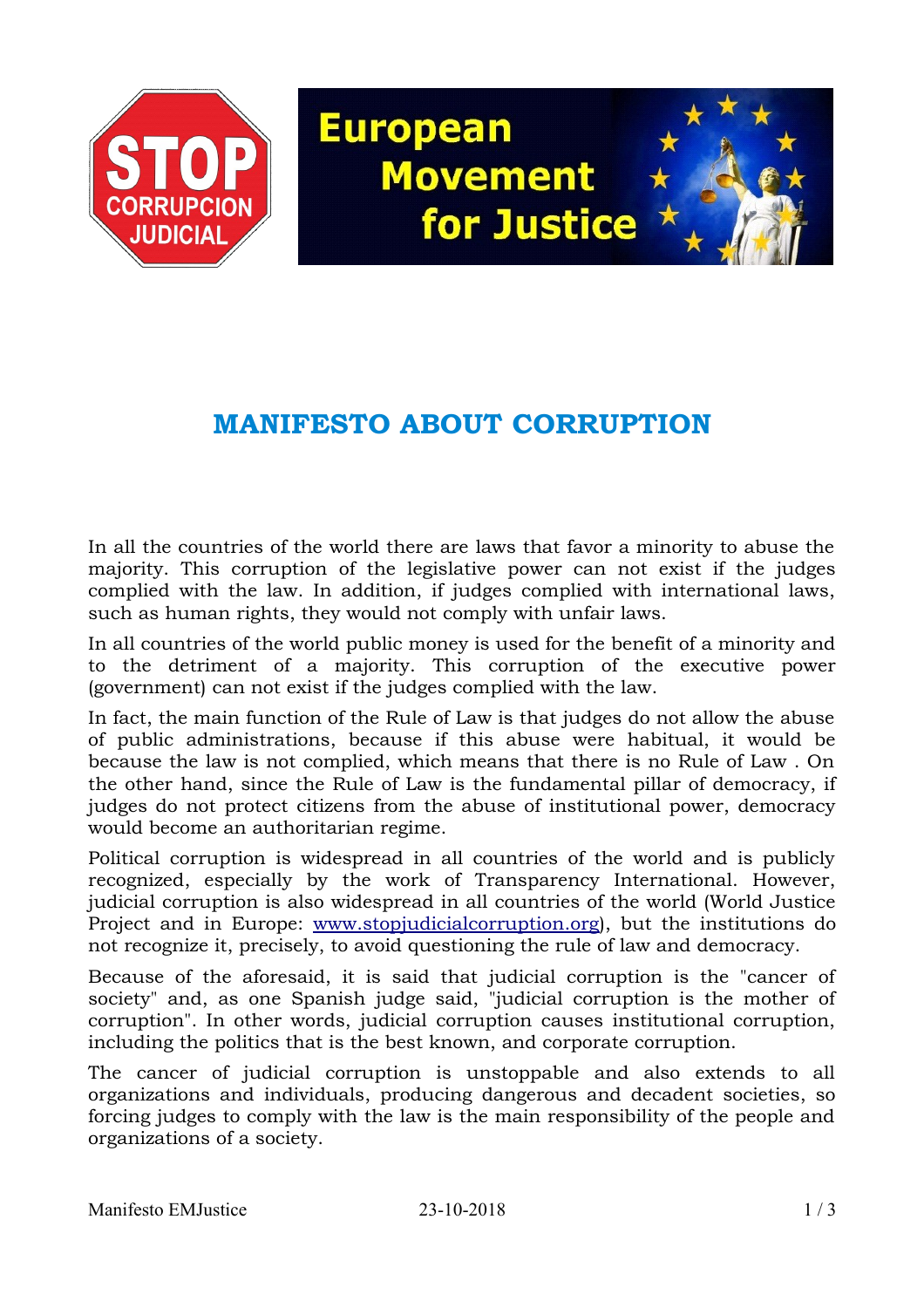

Politicians will never make judges comply with the law because it is contrary to their two main interests:

- Enrich themself using the public powers.
- Maintain these unfair societies, where a minority takes advantage of the majority.

For this, politicians promote the IMPUNITY of the judges from the legislative power and from the executive power. IMPUNITY of judges is the biggest problem in Europe and politicians not only do nothing to avoid it, but encourage it.

## **DECADENCY**

According to the European Union:

*For* the first time in Europe's recent history there is widespread fear that today's children will be less well off than their parents' generation. Today, we live an age of insecurity.*.* (A report to the European Council by the Reflection Group on the Future of the EU 2030, May 2010).

In this regard, there are three observations:

- 1. Why of insecurity having a technology that allows greater control of human activity? It is evident that insecurity is produced by the very rich macro-State.
- 2. The truth is that the current generations of young people in rich countries are living worse than their parents' and if there is no substantial change in the public sector, future generations will live even worse and more enslaved by the system.
- 3. How is it possible to live worse if the business world every day creates more wealth? It is evident that the increase in the poverty of the people is due to the increase in the enrichment of the macro-State that uses public money to the detriment of the standard of living of the majority.